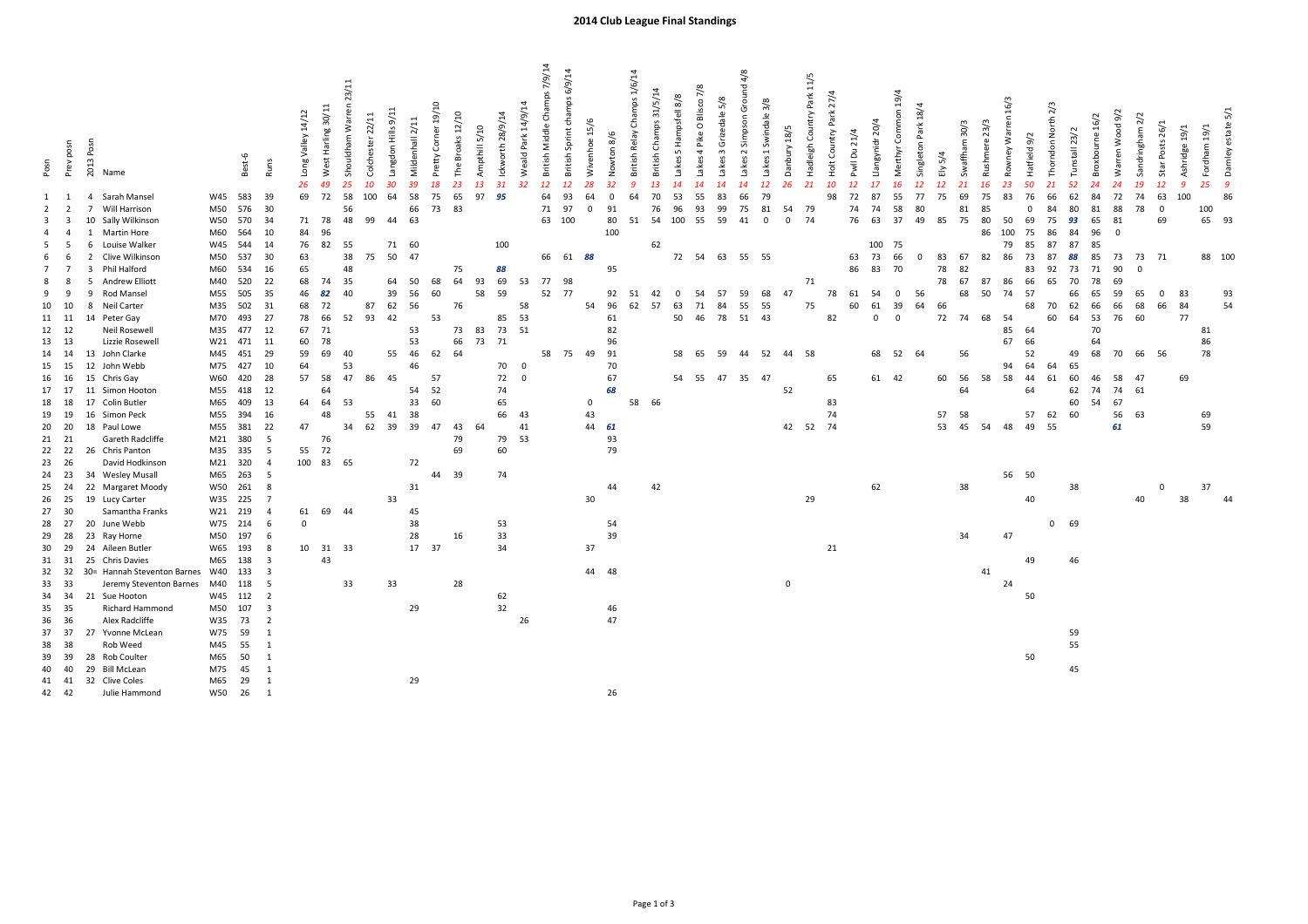|                          |                                           |                                                                        |            |            |                                           |                   |                    | 23/11            |                                       |                 |                     |                  |               |                  |                    | British Middle Champs 7/9/14 | British Sprint champs 6/9/14 |                         |             | British Relay Champs 1/6/14 |    | 7/8<br>Blisco:                             |                       | akes 2 Simpson Ground 4/8 |                      |              | Hadleigh Country Park 11/5 |                        |                                 |                     |                     |           |               |               |                    |              |                    |               |                 |                 |                 |                 |               |              |                   |
|--------------------------|-------------------------------------------|------------------------------------------------------------------------|------------|------------|-------------------------------------------|-------------------|--------------------|------------------|---------------------------------------|-----------------|---------------------|------------------|---------------|------------------|--------------------|------------------------------|------------------------------|-------------------------|-------------|-----------------------------|----|--------------------------------------------|-----------------------|---------------------------|----------------------|--------------|----------------------------|------------------------|---------------------------------|---------------------|---------------------|-----------|---------------|---------------|--------------------|--------------|--------------------|---------------|-----------------|-----------------|-----------------|-----------------|---------------|--------------|-------------------|
| Posn                     | Prev posn                                 | 2013 Posn<br>Name<br><b>JUNIORS</b>                                    |            | Best-6     | Runs                                      | Long Valley 14/12 | West Harling 30/11 | Shouldham Warren | angdon Hills 9/11<br>Colchester 22/11 | Mildenhall 2/11 | Pretty Corner 19/10 | The Broaks 12/10 | Ampthill 5/10 | Ickworth 28/9/14 | Weald Park 14/9/14 |                              |                              | Wivenhoe 15/6           | Nowton 8/6  | British Champs 31/5/14      |    | Lakes 5 Hampsfell 8/8<br>4 Pike O<br>Lakes | Lakes 3 Grizedale 5/8 |                           | Lakes 1 Swindale 3/8 | Danbury 18/5 |                            | Holt Country Park 27/4 | Llangynidr 20/4<br>Pwll Du 21/4 | Merthyr Common 19/4 | Singleton Park 18/4 | $Ely$ 5/4 | Swaffham 30/3 | Rushmere 23/3 | Rowney Warren 16/3 | Hatfield 9/2 | Thorndon North 2/3 | Tunstall 23/2 | Broxbourne 16/2 | Warren Wood 9/2 | Sandringham 2/2 | Star Posts 26/1 | Ashridge 19/1 | Fordham 19/1 | Damley estate 5/1 |
| 1                        | 1                                         | Tim Harrison<br>$1 =$                                                  | M16        | 600        | 31                                        |                   |                    | 68               |                                       | 73              | 100                 | 90               |               |                  |                    | 100                          | $\mathbf 0$                  | $\mathbf 0$             | $\mathsf 0$ | 92<br>100                   |    | 69                                         | 100 98                | 100                       | 100                  | 70           | 86                         |                        | 100<br>93                       | 100                 | 85                  | 100       | 85            | 93            |                    | 81           | 95                 | 77            | 90              | 85              | 80              | 100             |               |              |                   |
| $\overline{2}$           | $\overline{2}$                            | Bryn Wilkinson<br>$1 =$                                                | M18        | 599        | 18                                        |                   |                    |                  |                                       |                 |                     |                  |               |                  |                    |                              |                              |                         |             | 89<br>100                   |    |                                            |                       |                           |                      |              | 97                         |                        | 88<br>92                        |                     | 87 100              | 80        | 88            |               | 99                 | $\mathbf 0$  | 100                | 95            | 100             | 88              | 100 93          |                 |               |              | $\Omega$          |
| $\overline{\mathbf{3}}$  | $\overline{\mathbf{3}}$<br>$\overline{4}$ | Alesha Lowe                                                            | W10        | 598<br>590 | 17<br>14                                  |                   | 95<br>97           | 64<br>100        | 98<br>97                              | 100 100         | 83                  |                  | 40            | 87               | 57                 |                              |                              | $\mathbf 0$<br>89<br>96 |             |                             |    |                                            |                       |                           |                      | 63<br>69     | 100 100                    |                        |                                 |                     |                     |           | 100           |               | 87<br>32           | 73<br>86     | 93                 | 76<br>88      |                 |                 |                 |                 |               | 64           |                   |
| $\overline{4}$<br>-5     | - 5                                       | <b>Barney Steventon Barnes</b><br>12<br><b>Matthew Clarke</b><br>$1 =$ | M10<br>M14 | 566        | 27                                        |                   |                    | 68               | 83                                    | 69              | 88                  | 82<br>100        |               |                  |                    | 76                           | $\mathbf 0$                  |                         |             |                             |    | 91 59                                      | 88                    | 94                        | 76                   | 59           | 90                         |                        | 76 53                           | 48                  | 85                  |           | 86            | 100           |                    | 92           | 81                 | 80            | 74              | 100<br>87       | 79 75           |                 |               | 99           |                   |
| 6                        | -6                                        | 40<br>George Jobe                                                      | M10        | 565        | 10                                        |                   | 100                |                  | 82                                    | 89              |                     |                  | 83            | 90 100           |                    |                              |                              |                         |             |                             |    |                                            |                       |                           |                      |              | 98                         |                        |                                 |                     |                     |           |               |               |                    | 51           |                    | 88            |                 |                 |                 |                 |               | 19           |                   |
| 8                        | 8                                         | Roderick Mansel<br>5                                                   | M18        | 552        | 32                                        | 94                | 60                 | 48               | 54                                    | 48              | 67                  |                  |               |                  |                    | 95<br>63                     |                              |                         | $\Omega$    | 48<br>71                    |    | 45<br>60                                   | 100                   | 60                        |                      | 49           |                            | 91                     | 85<br>65                        | $\mathbf 0$         | 85                  |           | 67            |               | 81                 | 61           | 76                 | 71            | 67              | 67              | 69              | 54              | 87            |              | 72                |
| 9                        | $\overline{7}$                            | 29<br><b>Ben Clarke</b>                                                | M10        | 548        | 20                                        |                   | 55                 |                  | 67                                    | 78              | 52                  |                  |               | 100 27 51        |                    | 42                           | 33                           | 49                      | 24          |                             |    | 83<br>33                                   | 83                    | 95                        |                      | 100          | 74                         |                        |                                 |                     |                     |           |               |               |                    | 73           |                    | 87            |                 |                 |                 |                 |               | $\mathsf 0$  |                   |
| 10                       | 11                                        | <b>Bronwen Mansel</b><br>$\mathbf{R}$                                  | W16        | 465        | 30                                        | 80                | 67                 | 48               | 51<br>81                              | 47              | 57                  |                  |               |                  |                    | $\mathbf 0$                  | 88                           |                         |             | 54 51                       | 58 | 37                                         | 56                    | 46                        | 54                   | 42           |                            |                        | 53<br>$\mathbf 0$               | 53                  | 58                  |           | 48            | 58            | 64                 | 45           |                    |               | 49              | 55              | 60              |                 | 85            |              | 57                |
| 11                       | 9                                         | Ben Bayly<br>6                                                         | M12        | 463        | 11                                        |                   | 86                 |                  | 68                                    | 66              |                     |                  |               | 81 52            |                    |                              |                              | 54                      |             |                             |    |                                            |                       |                           |                      | 35           | $\overline{0}$             |                        |                                 |                     |                     |           |               |               |                    | 66           |                    | 92            |                 |                 |                 |                 |               | 70           |                   |
| 12                       | 10                                        | $\overline{4}$<br>Craig Carter                                         | M10        | 459        | 10                                        |                   | 46                 |                  | 63                                    | 51              |                     |                  |               |                  |                    |                              |                              | 70                      | 95          |                             |    |                                            |                       |                           |                      |              | 86                         |                        |                                 |                     |                     |           |               |               |                    | 45           |                    |               | 47              |                 | 73              |                 | 72            |              |                   |
| 13                       | 12                                        | Alastair Brown<br>23                                                   | M10        | 430        | 10                                        |                   | 75                 |                  | 56                                    | 76              |                     |                  | 68            |                  | 55                 |                              |                              | 60                      |             |                             |    |                                            |                       |                           |                      | $\mathbf 0$  | 85                         |                        |                                 |                     |                     |           |               |               |                    | 66           |                    |               |                 |                 |                 |                 |               | 57           |                   |
| 14 13                    |                                           | Charlie Bayly<br>11                                                    | M12        | 426        | 9                                         |                   |                    |                  | 75                                    |                 |                     |                  |               | 78               | 42                 |                              |                              | 57                      |             |                             |    |                                            |                       |                           |                      | 48           | 79                         |                        |                                 |                     |                     |           |               |               |                    | 52           |                    | 78            |                 |                 |                 |                 |               | 59           |                   |
| 15 14                    |                                           | 13 Tom Steed                                                           | M12        | 408        | 9                                         |                   |                    |                  | 57                                    |                 |                     |                  | 70            | 61               |                    |                              |                              | 65                      |             |                             |    |                                            |                       |                           |                      | 76           | 41                         |                        |                                 |                     |                     |           |               |               |                    | 58           |                    | 78            |                 |                 |                 |                 |               | 40           |                   |
| 16                       | 15                                        | 36<br>Theo Steventon Barnes                                            | M10        | 382        | 14                                        |                   | 70                 | $\Omega$         | 47                                    |                 |                     | 42               |               |                  |                    |                              |                              | 56<br>63                |             |                             |    |                                            |                       |                           |                      | 48           |                            |                        |                                 |                     |                     |           |               | 35            | 37                 | 28           | 70                 | 52            |                 | 71              |                 |                 |               | 38           |                   |
| 17                       | 16                                        | 28<br>Jack Hammond                                                     | M12        | 380        | 6                                         | 10                | 76                 |                  |                                       | 32              |                     |                  |               | 85               |                    |                              |                              |                         | 77          |                             |    |                                            |                       |                           |                      |              |                            |                        |                                 |                     |                     |           |               |               |                    |              |                    | 100           |                 |                 |                 |                 |               |              |                   |
| 18                       | 17                                        | 18<br>Alexander Parker                                                 | M12        | 351        | 6                                         |                   |                    |                  |                                       |                 |                     |                  | 62            |                  | 46                 |                              |                              |                         |             |                             |    |                                            |                       |                           |                      | 38 81        |                            |                        |                                 |                     |                     |           |               |               |                    | 65           |                    |               |                 |                 |                 |                 |               | 59           |                   |
| 19<br>20                 | 18<br>23                                  | 24 Lewis Burn<br>34 Ben Hammond                                        | M10<br>M14 | 340<br>313 | 6<br>6                                    | 44                | 68<br>60           |                  |                                       | 57              |                     |                  |               | 58               | 78                 |                              |                              | 59                      | 53          |                             |    |                                            |                       |                           |                      |              |                            |                        |                                 |                     |                     |           |               |               |                    | 41           |                    | 63<br>41      |                 |                 |                 |                 |               | 31           |                   |
| 21                       | 19                                        | 37<br>Chloe Ecuyer                                                     | W10        | 305        | $\overline{4}$                            |                   |                    |                  |                                       |                 |                     |                  |               |                  |                    |                              |                              | 100                     |             |                             |    |                                            |                       |                           |                      | 75           |                            |                        |                                 |                     |                     |           |               |               |                    |              |                    | 69            |                 |                 |                 |                 |               | 61           |                   |
| 22 20                    |                                           | 20<br><b>Ryan Carter</b>                                               | M10        | 295        | 6                                         |                   |                    |                  | 57                                    | 40              |                     |                  |               |                  |                    |                              |                              |                         |             |                             |    |                                            |                       |                           |                      |              |                            |                        |                                 |                     |                     |           |               |               |                    | 45           |                    |               |                 | 47 53 53        |                 |                 |               |              |                   |
| 23                       | 21                                        | 7 Jack Ecuyer                                                          | M12        | 293        | 5                                         |                   |                    |                  |                                       |                 |                     |                  |               |                  |                    |                              |                              | 57                      |             |                             |    |                                            |                       |                           |                      | 64           |                            |                        |                                 |                     |                     |           |               |               |                    | 58           |                    | 81            |                 |                 |                 |                 |               | 33           |                   |
| 24                       | 22                                        | Danill Petrov                                                          | M10        | 274        | 6                                         |                   | 80                 |                  | 54                                    |                 |                     |                  |               |                  | $\mathbf 0$        |                              |                              | 76                      |             |                             |    |                                            |                       |                           |                      |              |                            |                        |                                 |                     |                     |           |               |               |                    | 45           |                    |               |                 |                 |                 |                 |               | 19           |                   |
| 25                       | 24                                        | Isobel McGerty                                                         | W10        | 217        | $\overline{\mathbf{3}}$                   |                   |                    |                  | 86                                    | 86              |                     |                  |               |                  | 45                 |                              |                              |                         |             |                             |    |                                            |                       |                           |                      |              |                            |                        |                                 |                     |                     |           |               |               |                    |              |                    |               |                 |                 |                 |                 |               |              |                   |
| 26                       | 25                                        | 14 Hugo Thompson                                                       | M12        | 199        | 5                                         |                   |                    |                  |                                       |                 |                     |                  |               |                  | 46                 |                              |                              |                         |             |                             |    |                                            |                       |                           |                      | 53           | $\overline{0}$             |                        |                                 |                     |                     |           |               |               |                    | 62           |                    |               |                 |                 |                 |                 |               | 38           |                   |
| 27                       | 26                                        | 10 Tilly Salmon                                                        | W12        | 182        | $\overline{4}$                            |                   |                    |                  |                                       |                 |                     |                  |               |                  |                    |                              |                              | 46                      |             |                             |    |                                            |                       |                           |                      | $\mathbf 0$  |                            |                        |                                 |                     |                     |           |               |               |                    | 59           |                    | 77            |                 |                 |                 |                 |               |              |                   |
| 28                       | 27                                        | 22 Harry Ferguson                                                      | M10        | 167        | 5                                         |                   |                    |                  |                                       |                 |                     |                  |               | 23               |                    |                              |                              | 65                      |             |                             |    |                                            |                       |                           |                      | $\mathbf 0$  | 46                         |                        |                                 |                     |                     |           |               |               |                    |              |                    | 33            |                 |                 |                 |                 |               |              |                   |
| 29                       | 28                                        | 41 Zac Steventon Barnes                                                | M12        | 131        | $\overline{4}$                            |                   | 29                 |                  |                                       |                 |                     |                  |               |                  |                    |                              |                              |                         |             |                             |    |                                            |                       |                           |                      |              |                            |                        |                                 |                     |                     |           |               | 34 31         |                    |              |                    | 37            |                 |                 |                 |                 |               |              |                   |
| 30                       | 29                                        | Dominic Brown                                                          | M12        | 123        | $\overline{\mathbf{3}}$                   |                   | 55                 |                  |                                       |                 |                     |                  | 43            |                  | 25                 |                              |                              |                         |             |                             |    |                                            |                       |                           |                      |              |                            |                        |                                 |                     |                     |           |               |               |                    |              |                    |               |                 |                 |                 |                 |               |              |                   |
| 31 30                    |                                           | <b>Beatrice Salmon</b>                                                 | W10        | 121        | $\overline{2}$                            |                   | 78                 |                  |                                       |                 |                     |                  |               |                  | 43                 |                              |                              |                         |             |                             |    |                                            |                       |                           |                      |              |                            |                        |                                 |                     |                     |           |               |               |                    |              |                    |               |                 |                 |                 |                 |               |              |                   |
| 32 31                    |                                           | Lauren Ramsey                                                          | W16        | 117        | $\overline{\mathbf{3}}$                   |                   | 33                 |                  |                                       |                 |                     | 34               |               |                  |                    |                              |                              |                         |             |                             |    |                                            |                       |                           |                      |              |                            |                        |                                 |                     |                     |           |               |               |                    |              |                    | 50            |                 |                 |                 |                 |               |              |                   |
| 33                       | 32                                        | <b>Edward Hicks</b>                                                    | M10        | 115        | $\overline{2}$                            |                   | 83                 |                  |                                       |                 |                     |                  |               |                  | 32                 |                              |                              |                         |             |                             |    |                                            |                       |                           |                      |              |                            |                        |                                 |                     |                     |           |               |               |                    |              |                    |               |                 |                 |                 |                 |               |              |                   |
| 34<br>35                 | 33<br>34                                  | Harry Hayward<br>Sebastian Gurteen                                     | M16<br>M10 | 110<br>110 | $\overline{\mathbf{3}}$<br>$\overline{2}$ |                   | 45<br>78           |                  |                                       |                 |                     | 29               |               |                  | 32                 |                              |                              |                         |             |                             |    |                                            |                       |                           |                      |              |                            |                        |                                 |                     |                     |           |               |               |                    |              |                    | 36            |                 |                 |                 |                 |               |              |                   |
| 36                       | 35                                        | Isobel Perry                                                           | W12        | 106        | $\overline{\mathbf{3}}$                   |                   |                    |                  |                                       |                 |                     |                  |               |                  |                    |                              |                              | 40                      |             |                             |    |                                            |                       |                           |                      |              |                            |                        |                                 |                     |                     |           |               |               |                    | $\mathbf 0$  |                    | 66            |                 |                 |                 |                 |               |              |                   |
| $36 = 36 =$              |                                           | Charlie Bixby                                                          | M18        | 105        | $\overline{\mathbf{3}}$                   |                   | 43                 |                  |                                       |                 |                     | 38               |               |                  |                    |                              |                              |                         |             |                             |    |                                            |                       |                           |                      |              |                            |                        |                                 |                     |                     |           |               |               |                    |              |                    | 24            |                 |                 |                 |                 |               |              |                   |
| $36 = 36 =$              |                                           | William Hicks                                                          | M12        | 105        | $\overline{2}$                            |                   | 80                 |                  |                                       |                 |                     |                  |               |                  | 25                 |                              |                              |                         |             |                             |    |                                            |                       |                           |                      |              |                            |                        |                                 |                     |                     |           |               |               |                    |              |                    |               |                 |                 |                 |                 |               |              |                   |
| 38                       | 38                                        | Mia Richardson<br>43                                                   | W10        | 100        | $\overline{2}$                            |                   |                    |                  |                                       |                 |                     |                  |               |                  |                    |                              |                              |                         |             |                             |    |                                            |                       |                           |                      |              |                            |                        |                                 |                     |                     |           |               |               |                    | 100          |                    |               |                 |                 |                 |                 |               | $\mathbf 0$  |                   |
| 39                       | 39                                        | William Sepanski                                                       | M10        | 78         | $\overline{2}$                            |                   | 53                 |                  |                                       |                 |                     |                  |               |                  | 25                 |                              |                              |                         |             |                             |    |                                            |                       |                           |                      |              |                            |                        |                                 |                     |                     |           |               |               |                    |              |                    |               |                 |                 |                 |                 |               |              |                   |
| 40                       | 40                                        | Archie Tweed                                                           | M12        | 75         | $\overline{2}$                            |                   | 50                 |                  |                                       |                 |                     |                  |               |                  | 25                 |                              |                              |                         |             |                             |    |                                            |                       |                           |                      |              |                            |                        |                                 |                     |                     |           |               |               |                    |              |                    |               |                 |                 |                 |                 |               |              |                   |
| 41 41                    |                                           | Ben Harvey Samuel                                                      | M12        | 74         | $\overline{2}$                            |                   | 49                 |                  |                                       |                 |                     |                  |               |                  | 25                 |                              |                              |                         |             |                             |    |                                            |                       |                           |                      |              |                            |                        |                                 |                     |                     |           |               |               |                    |              |                    |               |                 |                 |                 |                 |               |              |                   |
| 42                       | 42                                        | Zachary Ward                                                           | M18        | 58         | $\overline{\mathbf{3}}$                   |                   |                    |                  |                                       |                 |                     | 14               |               | 29               |                    |                              |                              |                         |             |                             |    |                                            |                       |                           |                      |              |                            |                        |                                 |                     |                     |           |               |               |                    |              |                    | 15            |                 |                 |                 |                 |               |              |                   |
| 43                       | 43                                        | Rachael Harrison                                                       | W18        | 55         | 1                                         |                   |                    |                  |                                       |                 |                     |                  |               |                  |                    |                              |                              |                         |             |                             | 55 |                                            |                       |                           |                      |              |                            |                        |                                 |                     |                     |           |               |               |                    |              |                    |               |                 |                 |                 |                 |               |              |                   |
| 44                       | 44                                        | Felix Whitehouse                                                       | M14        | 47         | 1                                         |                   |                    |                  |                                       | 47              |                     |                  |               |                  |                    |                              |                              |                         |             |                             |    |                                            |                       |                           |                      |              |                            |                        |                                 |                     |                     |           |               |               |                    |              |                    |               |                 |                 |                 |                 |               |              |                   |
| 45 45                    |                                           | James Bleese                                                           | M18        | 41         | $\overline{2}$                            |                   |                    |                  |                                       |                 |                     |                  |               |                  |                    |                              |                              |                         |             |                             |    |                                            |                       |                           |                      |              |                            |                        |                                 |                     |                     |           |               |               |                    | 27           |                    | 14            |                 |                 |                 |                 |               |              |                   |
| 46 46                    |                                           | Jenny Frost                                                            | W20        | 37         | $\overline{2}$                            |                   |                    |                  |                                       |                 |                     |                  |               |                  |                    |                              |                              |                         |             |                             |    |                                            |                       |                           |                      |              |                            |                        |                                 |                     |                     |           |               |               |                    | $\mathsf 0$  |                    | 37            |                 |                 |                 |                 |               |              |                   |
| $47 = 47 =$              |                                           | Amelia Fleming                                                         | W12        | 34         | $\mathbf{1}$                              |                   |                    |                  |                                       |                 |                     |                  |               |                  | 34                 |                              |                              |                         |             |                             |    |                                            |                       |                           |                      |              |                            |                        |                                 |                     |                     |           |               |               |                    |              |                    |               |                 |                 |                 |                 |               |              |                   |
| $47 = 47 =$<br>$47 = 56$ |                                           | <b>Molly Matthews</b><br>Jack Silverthorne                             | W12<br>M18 | 34<br>34   | $\overline{1}$<br>$\overline{1}$          |                   | 34                 |                  |                                       |                 |                     |                  |               |                  | 34                 |                              |                              |                         |             |                             |    |                                            |                       |                           |                      |              |                            |                        |                                 |                     |                     |           |               |               |                    |              |                    |               |                 |                 |                 |                 |               |              |                   |
|                          |                                           |                                                                        |            |            |                                           |                   |                    |                  |                                       |                 |                     |                  |               |                  |                    |                              |                              |                         |             |                             |    |                                            |                       |                           |                      |              |                            |                        |                                 |                     |                     |           |               |               |                    |              |                    |               |                 |                 |                 |                 |               |              |                   |

## 2014 Club League Final Standings